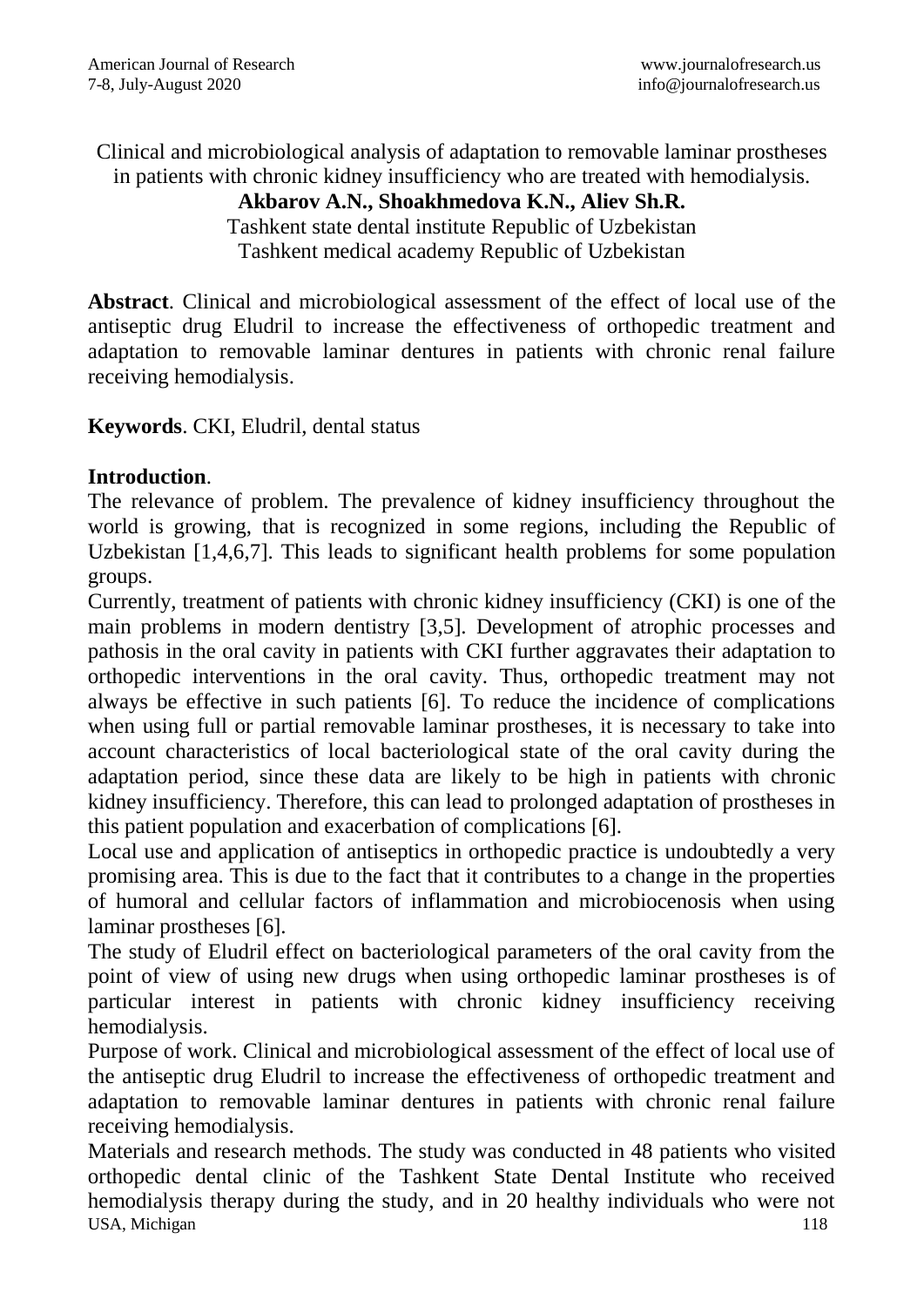diagnosed with kidney disease. Patients were diagnosed with chronic kidney insufficiency based on clinical and laboratory standards by nephrologists. The antiseptic drug ELUDRIL was tested in patients to normalize the function of the oral mucosa, prevent inflammatory processes, prevent dysbiotic changes and quickly adapt the applied prostheses in the oral cavity during prosthetics. Patients were divided into the following groups according to orthopedic treatment;

- The first group included 23 patients with chronic kidney insufficiency (control group) receiving hemodialysis and conventional treatment;

- The second group included 25 patients with chronic kidney insufficiency (index group) who received hemodialysis and used ELUDRIL;

Patients in the index group were recommended to rinse the oral cavity and treat a removable laminar denture with prepared diluted ELUDRIL solution (according to instructions) with boiled or distilled water, after meals and at bedtime, 3-4 times a day.

The dental status and bacteriological composition of the oral cavity during treatment were studied in dynamics (preliminary examination, 15 days, 30 days later).

The results obtained and their discussion. In patients with chronic kidney insufficiency receiving hemodialysis and seeking orthopedic care, irregular changes in the oral microbiocenosis were observed, regardless of age. These changes were mainly associated with a decrease in the constant microflora of the autochthon of the oral cavity due to an increase in the number of control groups of bacteria known as allogons and transits that are not associated with biocenosis.

In patients with chronic renal failure receiving hemodialysis, the main manifestation of dysbiotic changes in the oral cavity is prosthetic stomatitis. The main cause of stomatitis in this group of patients is the terminal phase of chronic renal failure, because at this stage hemodialysis does not completely exclude uremic toxins from the body.

It follows from this, table 1.

The state of the oral microbiocenosis during adaptation to orthopedic prosthetics in patients with chronic kidney insufficiency receiving hemodialysis, and the antiseptic therapy "ELUDRIL" (mg-mg/ml) in dynamics.

| $N_2$          | <b>Types</b><br>of     | Control      | Preliminary    | 15 days later                      | 30 days later           |
|----------------|------------------------|--------------|----------------|------------------------------------|-------------------------|
|                | microorganisms         | group        | indicators     |                                    |                         |
| $\mathbf{1}$   | Bacteroidis sp.        | $4,85\pm0,1$ | $4,91\pm0,12$  | $4,28\pm0,11$ *••                  | $4,97\pm0,2$            |
|                |                        |              | $4,82\pm0,13$  | $4,03\pm0,10**\cdots$              | $3,89\pm0,14***$ $\cup$ |
| 2              | Prevotella sp.         | $2,07\pm00$  | $5,30\pm0,06*$ | $4,45\pm0,12**$                    | $4.93 \pm 0.10$ **•••   |
|                |                        |              | $\ast$         |                                    |                         |
|                |                        |              | $5,31\pm0,07*$ | $4,38\pm0,11**$                    | $3,20\pm0,15**\cdots$   |
|                |                        |              | $\ast$         |                                    |                         |
| 3              | Peptostrptococcu       | $5,13\pm0,0$ | $5,48\pm0,13*$ | $5,14\pm0,10\bullet$               | $5,15\pm0,15$           |
|                | s sp.                  | 4            | $5,31\pm0,10$  | $4,73\pm0,16*\downarrow\downarrow$ | $3,60\pm0,20**\cdots$   |
|                |                        |              |                |                                    |                         |
| $\overline{4}$ | <i>Fusobacterium.s</i> | $2,97\pm0.3$ | $3,83\pm0,04*$ | $3,94\pm0,23$                      | $3,84\pm0,25*$          |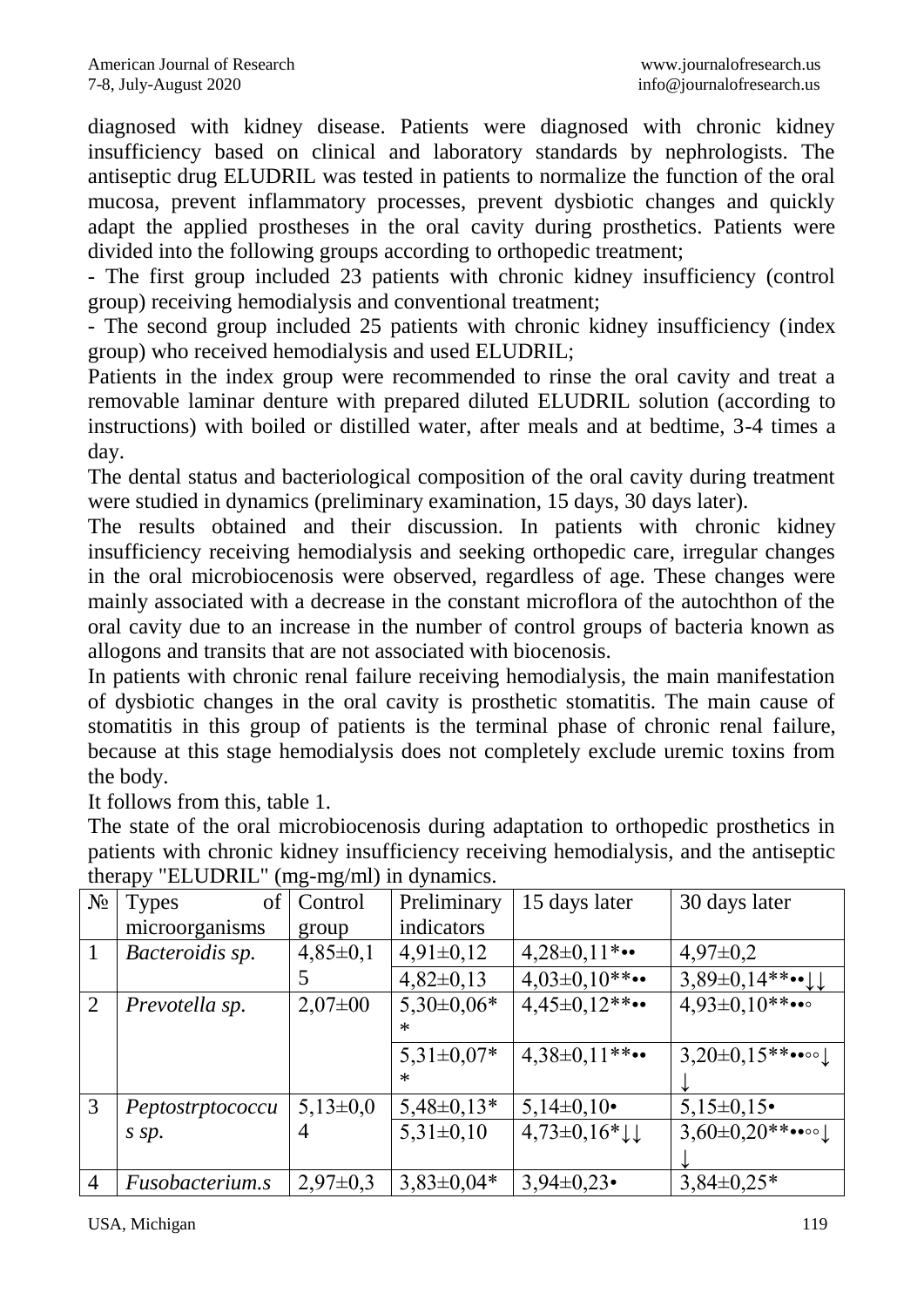|                                | $p$ .                                    | 1                              | $3,89\pm0,16*$           | $3,85\pm0,21*$                    | $3,61\pm0,29$                            |
|--------------------------------|------------------------------------------|--------------------------------|--------------------------|-----------------------------------|------------------------------------------|
| 5                              | Lactobacillus sp.                        | $5,53\pm0,1$                   | $3,33\pm0,17*$           | $3,09\pm0,10**$                   | $3,67 \pm 0,22**$                        |
|                                |                                          | 4                              | $3,42\pm0,23*$           | $3,17\pm0.08**$                   | $3,83\pm0,18**$                          |
| 6                              | Veillonella sp.                          | $5,80\pm0,1$                   | $5,28\pm0,11*$           | $4,80\pm0,11**$                   | $4,94\pm0,16**$                          |
|                                |                                          | 3                              | $5,24\pm0,09*$           | $4,25\pm0,14**$ •• $\downarrow$   | $3,42\pm0,14**\circ\cup\downarrow$       |
| 7                              | Str.solivaris                            | $5,73\pm0,1$<br>4              | $4,22\pm0,13*$<br>∗      | $4,47\pm0,16**$                   | $4,61\pm0,17**$                          |
|                                |                                          |                                | $4,02\pm0,28*$<br>$\ast$ | $3,93\pm0,26**$                   | $4,94\pm0,22**$                          |
| 8                              | $Str.mitis \downarrow \uparrow \uparrow$ | $4,21\pm0,1$                   | $3,84\pm0,09*$           | $3,79\pm0,13*$                    | $3,81\pm0,14*$                           |
|                                |                                          | 5                              | $3,81\pm0,13*$           | $3,32\pm0,18**$                   | $3,69\pm0,13*$                           |
| 9                              | <i>Str.mutans</i>                        | $4,58 \pm 0.2$                 | $5,31\pm0,13*$           | $4,62 \pm 0,17 \cdots$            | $4,91\pm0,19$                            |
|                                |                                          |                                | $5,39\pm0,34$            | $4,60\pm0,15$                     | $3,85\pm0,14$                            |
| $\mathbf{1}$<br>$\overline{0}$ | Str. pyogens.                            | $3,16\pm0,1$<br>8              | $5,21\pm0,15*$<br>∗      | $4,61\pm0,18**$                   | $4,37\pm0,15**$                          |
|                                |                                          |                                | $5,19\pm0,20*$<br>$\ast$ | $4,33\pm0,15**$                   | $2,06 \pm 0,02 \cdots \cup 1$            |
| $\mathbf{1}$<br>1              | <i>Enterococcus sp.</i>                  | $2,45\pm0,0$<br>2              | $4,20\pm0,16*$           | $4,17\pm0,27$                     | $4,30\pm0,29$                            |
|                                |                                          |                                | $4,01\pm0,26*$           | $3,67\pm0,20**$                   | 3,19 $\pm$ 0,19 $*$ • $\downarrow$       |
| $\mathbf{1}$                   | S. epidermidis                           | $3,65\pm0,1$                   | $3,80\pm0,14$            | $3,41\pm0,17$                     | $3,13\pm0,21$                            |
| $\overline{2}$                 |                                          | 9                              | $3,77\pm0,11$            | $3,58\pm0,17$                     | $3,0\pm0,15$ *•••                        |
| $\mathbf{1}$<br>3              | S. aureus                                | $2,33\pm0,1$<br>8              | $5,02\pm0,18*$<br>$\ast$ | $4,59\pm0,13**$                   | $4,33\pm0,17*$                           |
|                                |                                          |                                | $5,48\pm0,11*$           | $3,34\pm0,16$ **•• $\downarrow$   | $1,38\pm0,03$ ••• $\downarrow\downarrow$ |
| $\mathbf{1}$                   | Dipteroids                               | $3,15\pm0,0$                   | $3,11\pm0,21$            | $3,26 \pm 0,27$                   | $3,35\pm0,30$                            |
| $\overline{4}$                 |                                          | 9                              | $3,48\pm0,01*$<br>∗      | $3,25\pm0,16$                     | $3,93\pm0,12**$                          |
| $\mathbf{1}$<br>5              | Candida sp.                              | $2,04\pm0,0$<br>$\overline{4}$ | $5,14\pm0,17*$           | $4,86\pm0,19**$                   | $4,84\pm0,23**$                          |
|                                |                                          |                                | $5,35\pm0,13*$           | $3,58 \pm 0,12$ **•• $\downarrow$ | $2,33\pm0,14$ ••••↓                      |
| $\mathbf{1}$<br>6              | Actinomyces sp.                          | $2,86 \pm 0,0$<br>2            | $3,90\pm0,12*$           | $3,94\pm0.05**$                   | $3,93\pm0,11**$                          |
|                                |                                          |                                | $3,79\pm0,10*$<br>∗      | $3,18\pm0,12**$ $\cdot\cdot\cdot$ | $2.46\pm00\cdots$ of $\downarrow$        |
| $\mathbf{1}$<br>7              | E. coli                                  | $2,03\pm0,0$<br>3              | $4,08 \pm 0,25*$         | $3,79\pm0,12**$                   | $3,65\pm0,44**$                          |

USA, Michigan 120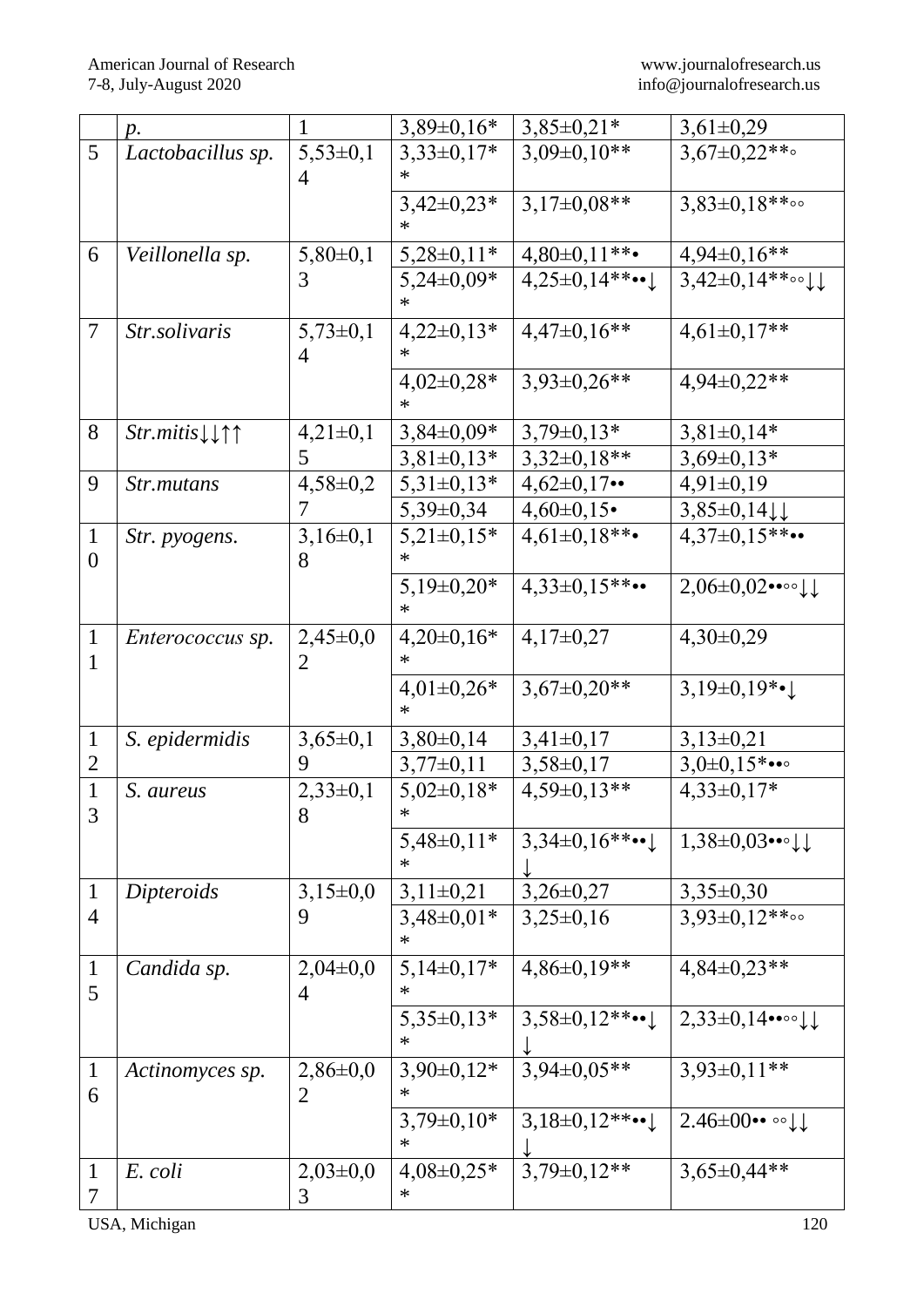|   |                |              | $4,50\pm0,31*$<br>$\ast$ | $3,82\pm0,26**$ | 2,10±0,24** $\cdots$  |
|---|----------------|--------------|--------------------------|-----------------|-----------------------|
| 8 | Proteus sp.    | $\theta$     | $4,22\pm0,14*$<br>$\ast$ | $3,76\pm0,11**$ | $3,24\pm0,17**\cdots$ |
|   |                |              | $4,13\pm0,24*$<br>$\ast$ | $3,79\pm0,19**$ | $2,09\pm0,03$ *••∘∘↓↓ |
| 9 | Klebsiella sp. | $2,01\pm0,0$ | $3,62\pm0,19*$<br>$\ast$ | $3,34\pm0,15**$ | $3,41\pm0,13**$       |
|   |                |              | $3,59\pm0,19*$<br>$\ast$ | $3,50\pm0,15**$ | $2,42\pm0,18**$       |

Note: in the photo it is a traditional treatment; - Eludril is an anesthetic treatment, in dynamics. Reliability of indicators of the control group (\*\* - P <0.001; \* - P <0.05); relative to the baseline (•• - P <0.001; • - P <0.05); The exponent  $\circ \circ$  P <0.001;  $\circ$  - P <0.05 compared with the 15-day reading; allowable interval between the control and index group  $( \downarrow \downarrow -P \leq 0.001; \downarrow -P \leq 0.05);$ 

As a result, hygiene and dental indicators in the oral cavity may deteriorate [2]. In addition, our findings are based on literary sources indicating that this group of patients had impaired local immune systems. It was found that these disorders are directly related to the imbalance in the local immune system, with the dysbiotic manifestations of the mt-flora and the duration of the disease [8].

An analysis of bacteriological research showed that changes in the quantity and quality of the constant and unstable microflora of the oral cavity were found in patients of both groups at an early stage of adaptation (15 days). The rates of these persistent anaerobic bacteria (Bacteroidis sp., Peptostrptococcus sp. Veillonella sp.) were significantly lower than the results of the initial study ( $P < 0.001$ ;  $P < 0.05$ ), including inconstant anaerobic bacteria (Prevotella sp.) The same applies and to Fusobacterium.sp. (Table 1). It should be noted that treatment of patients in both groups for 15 days did not have a significant  $(P> 0.05)$  effect on the content of lactobacilli and their level of exposure (table 1), and there were no significant differences in the rates of persistent anaerobic bacteria (with the exception of Peptostrptococcus sp.), within 15 days of treatment, their number was significantly lower ( $P \le 0.001$ ) than in the control group (table 1, Fig. 1).

In patients with chronic kidney insufficiency receiving hemodialysis, both conventional treatment and treatment with ELUDRIL selectively influenced the removal and quantification of aerobic and facultative bacteria in the oral cavity during the period of adaptation of the prosthesis (15 days). Traditional methods of treatment did not affect the performance of autoanthropic cocci (Str.solivaris; Str.mitis; S. epidermidis) in the oral cavity. Reliably, there was a significant decrease in the quantitative indicators of the riogenes of opportunistic Str.mutans and pathogenic Str. pyogens (P < 0.001; P < 0.05). This also applies to representatives of the intestinal group of the species Proteus sp. However, during the 15 days of usual treatment in the biocenosis of the oral cavity of this group of patients, profound changes were observed in the type of dysbiotic. Examples of these changes were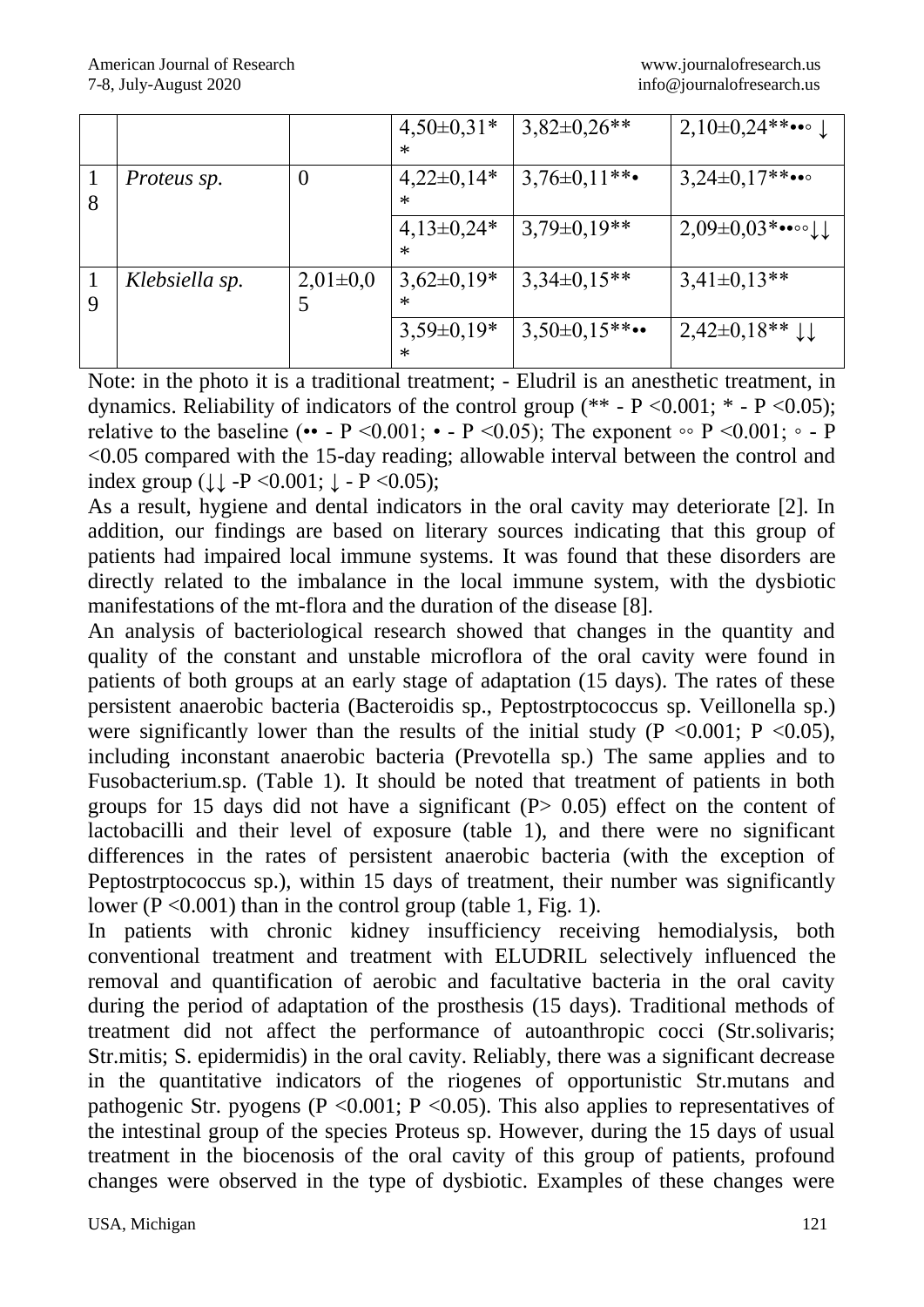pathogenic streptococci, staphylococci, fungi, and intestinal bacteria from representatives of aerobic and facultative biotopes of unstable anaerobic bacteria (Prevotella sp., Fusobacterium.sp.), More stable, higher than the healthy control group ( $P \le 0.001$ ). In addition, it was found that the biotope's biotope was moderately (Table 1, Diagram 1) less stable ( $P < 0.001$ ) than the healthy control group biotope (Lactobacillus sp. Str.solivaris). It was found that, in the treatment of orthopedic patients using removable laminar prostheses using the Eludril antiseptic (15 days), the number of grams (+) of pathogenic streptococci, staphylococci, candida fungi and actinomycetes in the oral cavity was significantly more reliable than the results of preliminary examination of patients ( $P < 0.05$ ;  $P < 0.001$ , respectively) (table 1, chart 2). In the intestinal bacterial group, a decrease in both quantitative and extraction indices was observed compared with the initial control, but they were not statistically significant ( $P > 0.05$ ). Alternatively, there were still dysbiotic changes in the patients' oral cavity.

When comparing the bacteriological parameters obtained in both treatment methods used within 15 days of adaptation to orthopedic prostheses, we obtained the following results (Table 1). According to the results, it was found that the positive difference in the treatment with ELUDRIL was 21.1%, that is, 19 types of bacterial allergens (Peptostrptococcus sp., S. aureus. Candida sp. Actinomyces sp.). During the 15 days of treatment, there was a significant  $(P \le 0.001)$  decrease in the dynamics of treatment with "ELUDRIL" compared with conventional treatment.

Within 30 days of adaptation, quantitative and qualitative characteristics of the offspring of anaerobic bacteria Bacteroidis sp. and Peptostrptococcus sp. were restored using conventional treatment and did not differ significantly (P > 0.05) from the healthy control group, including Lactobacillus sp., Veillonella sp. , it was found that it is significantly lower ( $p \le 0.001$ ) than in the healthy control group. The imbalance between autokton and anaerobes persists (Table 1, Diagram 1).

During the 30 days of traditional treatment, there were no positive changes in the aerobic and optional flora of the oral biocenosis, which means a disproportionality between the bacteria that are constantly present in the biocenosis, permanent or transit bacteria, and an increase in the number of common and pathogenic bacteria.

Diagram 2. The effect of the dynamics of orthopedic treatment on the rate of elimination of pathogenic cocci in patients with chronic kidney insufficiency during adaptation: A-conventional treatment; B - Treatment with Eludril (Indicators obtained from isolated patients).

USA, Michigan 122 By the 30th day of the examination, positive changes were observed in the oral biocenosis of the main group of patients treated with ELUDRIL in dynamics. Anaerobic Lactobacillus sp. found in 13 of 23 patients (56.5%) by 30 days, and Str.solivaris, represented by facultative indigenous cocci, was isolated from physiological oral solution in 14 patients (66.7%). We observed a significant increase in these indicators compared with the baseline survey (4.7 and 2.3), the results of a 15-day study (2.3 and 2.7) and the control group (2.7; 1.2) (Table 1 and Diag. 13). At the same time, there was a tendency toward a decrease in the degree and quantitative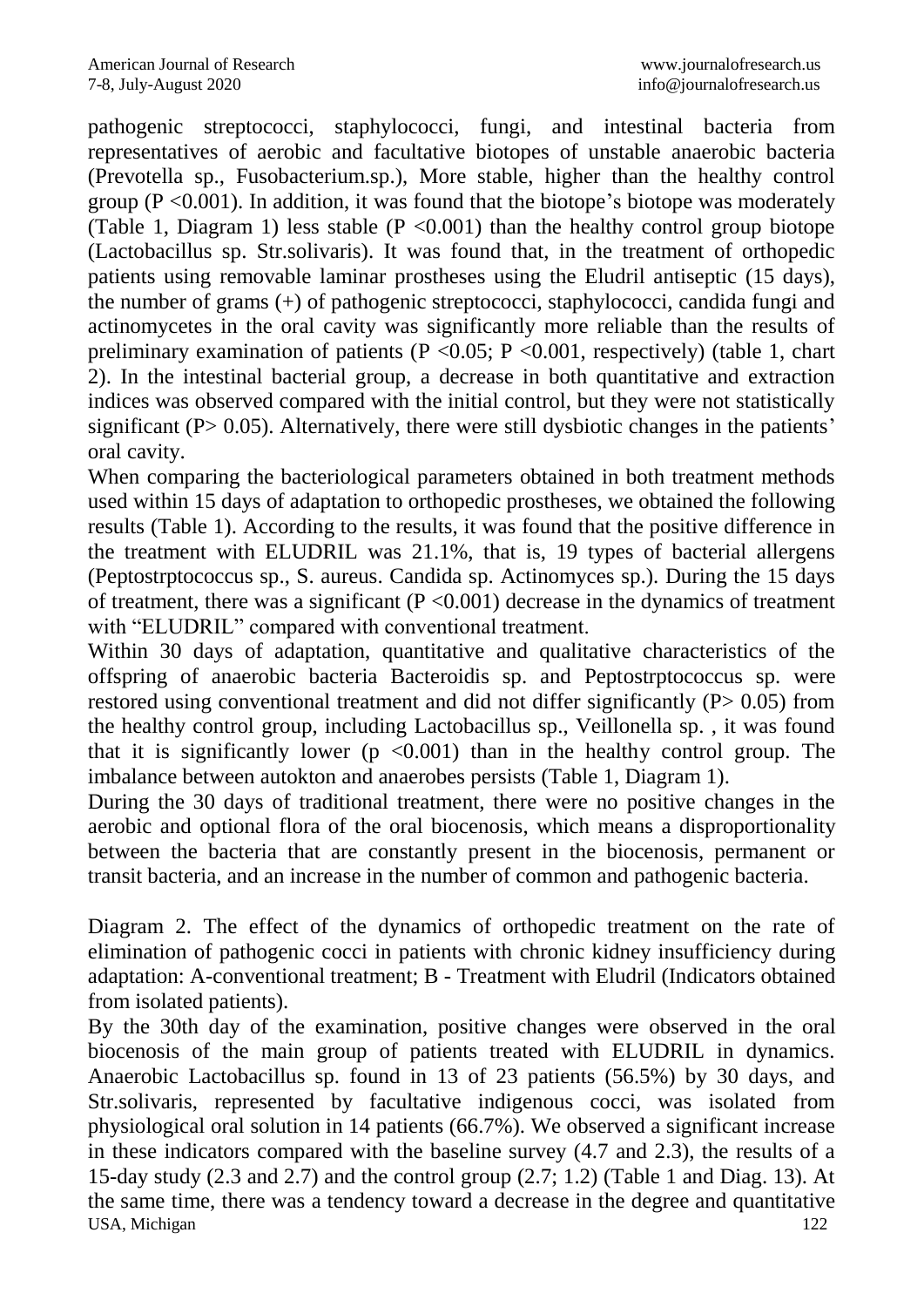determination of conditionally pathogenic and pathogenic bacteria in the oral cavity of this group of patients. By day 30, Prevotella sp. was found in 4 patients, which was 19%. This was 2.5 times lower than the baseline survey, and 2.8 times lower than in the first control group. In the dynamics of the antiseptic drug treatment "Eludril", a significant decrease in the incidence of gram-positive pathogenic cocci was noted, especially in their quantitative parameters (Table 1). As can be seen from the diagram, in the dynamics of treatment with the antiseptic drug Eludril, representatives of the causative agent Gram (+) coccus Str. pyogens. and S. Aureus significantly decreased compared with the baseline testing, the results of 15 days and quantitative indicators of the first control group ( $P \le 0.001$ ). Similar results were found in the quantitative indicators of fungi and actinomycetes of the gastrointestinal tract and (table 1).

Diagram 3. Microflora in the oral cavity in dynamics during the traditional treatment and use of the antiseptic drug Eludril used in prosthetics and adaptation to it of patients with chronic kidney insufficiency.

The use of the antiseptic Eludril, which has a bactericidal effect on the pathogen, opportunistic microorganisms and fungi, and its use in the postoperative denture in patients with chronic kidney insufficiency had a positive effect on the adaptation of patients to the prosthesis.

Hemodialysis patients with chronic renal failure had prosthetic stomatitis in 16 of 23 patients with chronic kidney insufficiency (69%) in the control group during the usual treatment and treatment with ELUDRIL, compared with 5 of 25 patients with antiseptic "ELUDRIL" prosthetic stomatitis developed in 20% during adaptation to dentures. The use of the antiseptic drug Eludril during adaptation to orthopedic prostheses in patients with chronic kidney insufficiency receiving hemodialysis also had a positive effect on the duration of adaptation of patients to the prosthesis. In 5 patients receiving traditional therapy, the period of adaptation to the prosthesis averaged 10–13 (21.7%) days, in 7 - after 18-21 days (30.4%), and in 13 patients the process lasted 25–27 (56.5%) days. In the main group, these indicators were as follows: 13 out of 25 patients with orthopedic prostheses spent on average 10–13 (52%) days; this process lasted for 20-25 (20%) days. Thus, the results obtained indicate that the use of the antiseptic ELUDRIL when adapting orthopedic prostheses for patients with chronic kidney insufficiency was different from traditional orthopedic treatment methods. Studies have shown that the antiseptic "ELUDRIL" containing chlorhexidine 0.10%, chlorobutanol 0.5% attacks and alcohol at a concentration of 42.8% - has a strong bactericidal effect on fungi and bacteria in the oral cavity. It also had a positive effect on the dysbiotic process in the oral cavity caused by the underlying disease of patients with chronic kidney insufficiency. The antibacterial effect of the antiseptic ELUDRIL was higher in the index group compared with the control group. Antiseptic Eludril has a bactericidal effect on pathogenic microorganisms in the oral cavity of patients with chronic renal failure of the main group of patients and significantly reduces the incidence of prosthetic